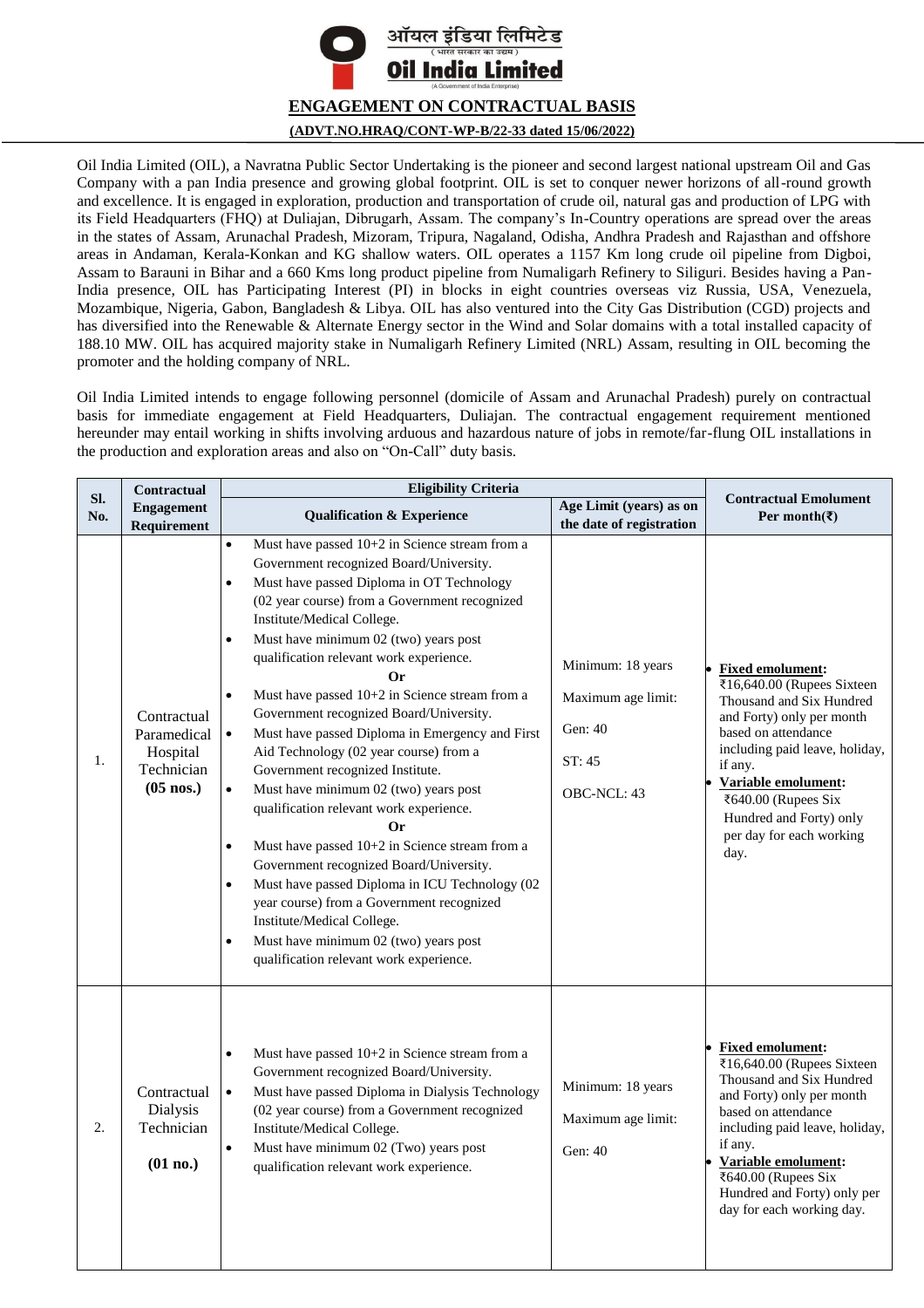| 3. | Contractual<br>Drilling/<br>Workover<br>Mechanic<br>$(03$ nos.) | Must have passed Class 10 from Government<br>Recognized Education Board.<br>Must have passed 03 (Three) years Diploma in<br>$\bullet$<br>Mechanical Engineering/Automobile Engineering<br>from Government Recognized Polytechnic.<br>Must have minimum 02 (Two) years post<br>$\bullet$<br>qualification relevant work experience like<br>maintenance and operation of engines, pumps,<br>compressors, generating sets, laying and<br>connecting high pressure lines etc. in<br>Drilling/Workover wells in any E&P company.                                                                                                                                                                                                                                                                                                                                                                                                                                                                           | Minimum: 18 years<br>Maximum age limit:<br>Gen: 40 years<br>OBC-NCL: 43 Years  | • Fixed emolument:<br>₹19,500.00 (Rupees<br>Nineteen Thousand and<br>Five Hundred) only per<br>month based on attendance<br>including paid leave,<br>holiday, if any.<br>• Variable emolument:<br>₹750.00 (Rupees Seven<br>Hundred and fifty) only per<br>day for each working day.      |
|----|-----------------------------------------------------------------|-------------------------------------------------------------------------------------------------------------------------------------------------------------------------------------------------------------------------------------------------------------------------------------------------------------------------------------------------------------------------------------------------------------------------------------------------------------------------------------------------------------------------------------------------------------------------------------------------------------------------------------------------------------------------------------------------------------------------------------------------------------------------------------------------------------------------------------------------------------------------------------------------------------------------------------------------------------------------------------------------------|--------------------------------------------------------------------------------|------------------------------------------------------------------------------------------------------------------------------------------------------------------------------------------------------------------------------------------------------------------------------------------|
| 4. | Contractual<br>Road Roller<br>Operator<br>$(05$ nos.)           | Must have passed Class 10 from Government<br>$\bullet$<br>Recognized Education Board.<br>Must possess a valid driving licence for operation<br>$\bullet$<br>of Road Roller/Excavator/Vibratory Soil<br>Compactor/Asphalt Compactor issued by<br>Government of Assam/Arunachal Pradesh.<br>Must have minimum 03 (Three) years post<br>۰<br>qualification work experience as<br>Operator/Assistant Operator of Road<br>Roller/Excavator/Vibratory Soil<br>Compactor/Asphalt Compactor.                                                                                                                                                                                                                                                                                                                                                                                                                                                                                                                  | Minimum: 21 years<br>Maximum age limit:<br>Gen: 45 years<br>OBC-NCL: 48 Years  | • Fixed emolument:<br>₹16,640.00<br>(Rupees Sixteen Thousand<br>Six Hundred and Forty)<br>only per month based on<br>attendance including paid<br>leave, holiday, if any.<br>• Variable emolument:<br>₹640.00 (Rupees Six<br>Hundred and forty) only<br>per day for each working<br>day. |
| 5. | Contractual<br>Draughtsman<br>$(06$ nos.)                       | Must have passed Class 10 from Government<br>$\bullet$<br>Recognized Education Board.<br>$\bullet$<br>Must have Trade certificate in Draughtsman Civil<br>Trade from Government Recognized Institute.<br>Must have minimum 03 (Three) years post<br>$\bullet$<br>qualification relevant work experience in<br>Architecture and/or Civil Engineering Consultancy<br>Firm.                                                                                                                                                                                                                                                                                                                                                                                                                                                                                                                                                                                                                              | Minimum: 18 years<br>Maximum age limit:<br>Gen: 40<br>SC/ST: 45<br>OBC-NCL: 43 | • Fixed emolument:<br>₹16,640.00<br>(Rupees Sixteen Thousand<br>Six Hundred and Forty)<br>only per month based on<br>attendance including paid<br>leave, holiday, if any.<br>• Variable emolument:<br>₹640.00 (Rupees Six<br>Hundred and forty) only<br>per day for each working<br>day. |
| 6. | Contractual<br>Drilling/<br>Workover<br>Operator<br>$(02$ nos.) | Must have passed Class 10 from Government<br>$\bullet$<br>Recognized Education Board.<br>Must have passed 03 (Three) years Diploma in any<br>$\bullet$<br>Engineering discipline from Government<br>Recognized Polytechnic.<br>Must have minimum 02 (Two) years post<br>qualification work experience in Drilling /<br>Workover activities like Drilling / Workover<br>operation, rig down & rig up operation, raising &<br>lowering of workover mast, rig floor operations<br>like making & lowering BHA, tripping in/tripping<br>out tubular etc.<br>Or<br>Must have passed Bachelor's degree in Science<br>$\bullet$<br>Stream from Government Recognized University.<br>Must have minimum 02 (Two) years post<br>۰<br>qualification work experience in Drilling /<br>Workover activities like Drilling / Workover<br>operation, rig down & rig up operation, raising &<br>lowering of workover mast, rig floor operations<br>like making & lowering BHA, tripping in/tripping<br>out tubular etc. | Minimum: 18 years<br>Maximum age limit:<br>Gen: 40 years                       | • Fixed emolument:<br>₹19,500.00 (Rupees<br>Nineteen Thousand and<br>Five Hundred) only per<br>month based on attendance<br>including paid leave,<br>holiday, if any.<br>• Variable emolument:<br>₹750.00 (Rupees Seven<br>Hundred and fifty) only per<br>day for each working day.      |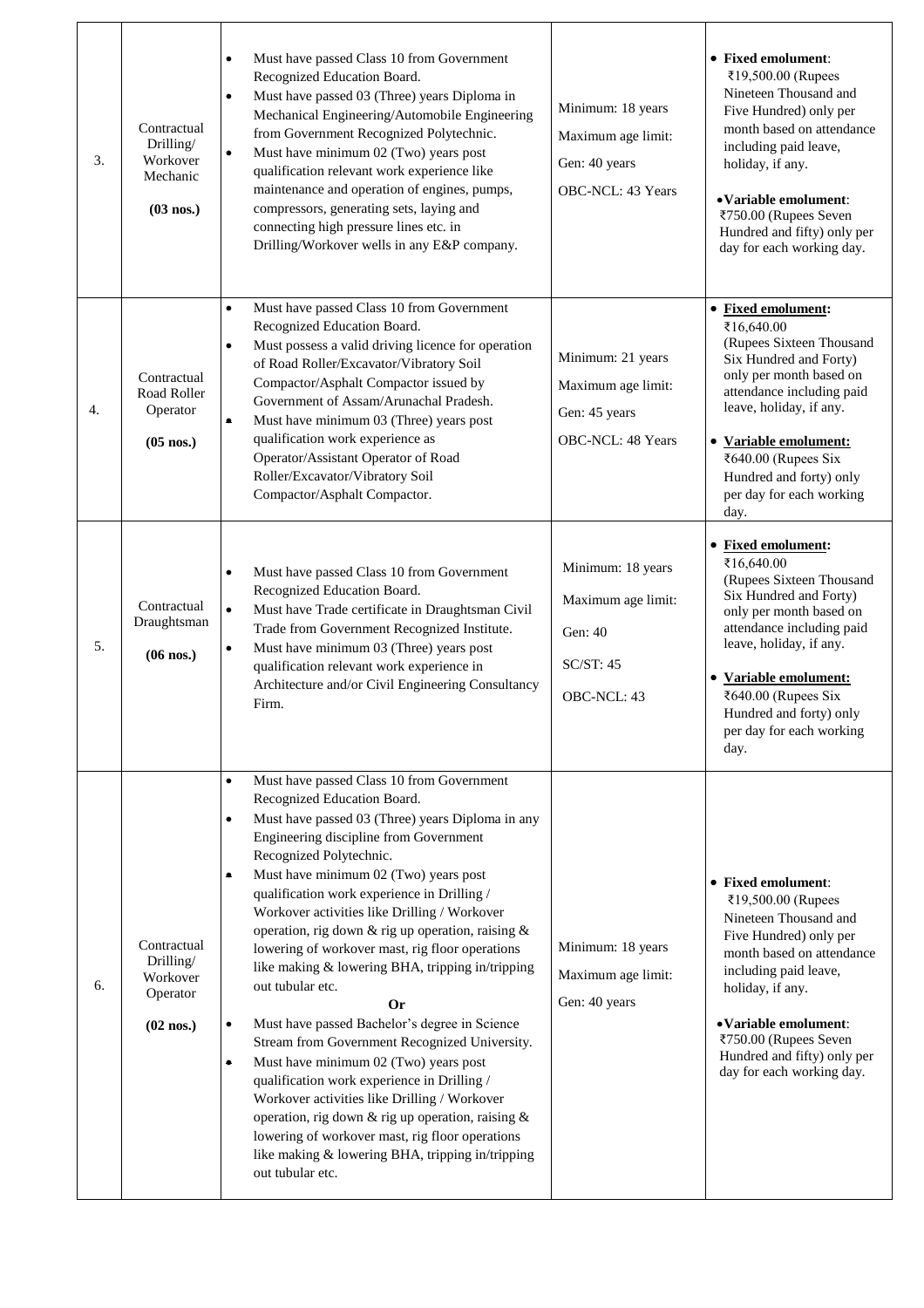### **Reservation**

| <b>Contractual Requirement</b>                   | UR       | <b>SC</b>      | <b>ST</b> | <b>OBC-NCL</b> | <b>EWS</b> |
|--------------------------------------------------|----------|----------------|-----------|----------------|------------|
| Contractual Paramedical Hospital Technician      | 03       |                | 01        | $\Omega$       |            |
| Contractual Dialysis Technician                  | $\Omega$ |                |           |                |            |
| Contractual Drilling/Workover Mechanic           | 02       |                |           | $\Omega$       |            |
| Contractual Road Roller Operator                 | 03       |                |           | 02             |            |
| Contractual Draughtsman                          | 03       | 0 <sub>1</sub> | 01        | 01             |            |
| Contractual Drilling/Workover Operator           | 02       |                |           |                |            |
| Contractual Drilling/Workover Assistant Operator | 08       | 03             | 03        | 08             | 04         |

**Note:** 

- (i). Reservation and age relaxation in applicable category(s) i.e., SC/ST/OBC(NCL)/EWS /PwBD/ESM as per Government of India guidelines/instructions.
- (ii). Abbreviations used: UR: Unreserved, ST: Scheduled Tribes; SC: Scheduled Caste; OBC(NCL): Other Backward Classes (Non-Creamy Layer); PwBD: Persons with Benchmark Disability; EWS: Economically Weaker Sections; ESM: Ex-Servicemen.
- (iii). Admit Card or Pass Certificate or Marksheet of Class 10 issued by the concerned Government Recognised Education Board will only be considered as valid proof of date of birth. No other document will be accepted as valid proof of date of birth.

## **1.0 Period of Contractual Engagement:**

All the above engagements will be purely on contractual basis. The initial period of the said contractual engagements will be for a period of 06 (Six) months, which is extendable by another tenure of 06 (Six) months subject to departmental requirement, performance and conduct of the incumbent, medical fitness etc. The maximum period of contractual engagement will be 01 (One) year only.

### **2.0 Selection Procedure:**

a) Walk-in-Practical/Skill Test cum Personal Assessment(s) has been scheduled as under:

| <b>Contractual Engagement</b><br>Requirement   | Date and Time of<br>Registration*          | Date of<br><b>Walk-in-Practical/ Skill Test cum</b><br><b>Personal Assessment(s)</b> | Venue                                                                           |
|------------------------------------------------|--------------------------------------------|--------------------------------------------------------------------------------------|---------------------------------------------------------------------------------|
| Contractual Paramedical<br>Hospital Technician | 27/06/2022<br>07:00 A.M. to 11:00 A.M.     | 27/06/2022#                                                                          | OIL Hospital, Oil India Limited,<br>Duliajan, Assam                             |
| <b>Contractual Dialysis</b><br>Technician      | 27/06/2022<br>$07:00$ A.M. to $11:00$ A.M. | 27/06/2022#                                                                          | OIL Hospital, Oil India Limited,<br>Duliajan, Assam                             |
| Contractual<br>Drilling/Workover<br>Mechanic   | 28/06/2022<br>$07:00$ A.M. to $11:00$ A.M. | 28/06/2022#                                                                          | Employee Welfare Office,<br>Nehru Maidan, Oil India Limited,<br>Duliajan, Assam |
| Contractual Road Roller<br>Operator            | 30/06/2022<br>$07:00$ A.M. to $11:00$ A.M. | $30/06/2022$ <sup>#</sup>                                                            | ETDC, HR Learning Department,<br>Oil India Limited, Duliajan, Assam             |
| Contractual Draughtsman                        | 30/06/2022<br>$07:00$ A.M. to $11:00$ A.M. | $30/06/2022$ <sup>#</sup>                                                            | ETDC, HR Learning Department,<br>Oil India Limited, Duliajan, Assam             |
| Contractual<br>Drilling/Workover<br>Operator   | 01/07/2022<br>$07:00$ A.M. to $11:00$ A.M. | $01/07/2022$ <sup>#</sup>                                                            | Employee Welfare Office,<br>Nehru Maidan, Oil India Limited,<br>Duliajan, Assam |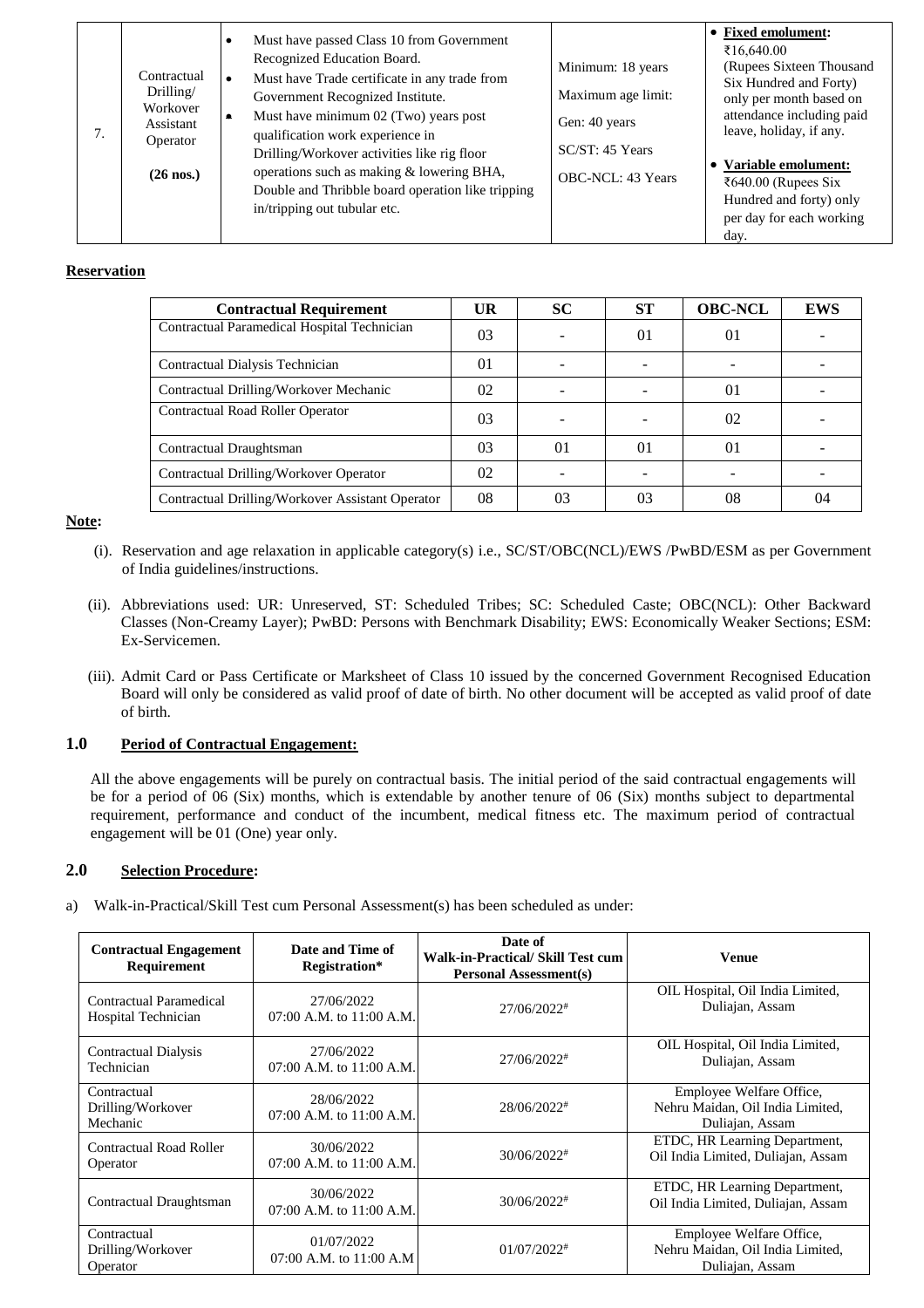| ' `ontractual             | 04/07/2022                 |                           | Employee Welfare Office,         |
|---------------------------|----------------------------|---------------------------|----------------------------------|
| Drilling/Workover         | 07:00 A.M. to $11:00$ A.M. | $04/07/2022$ <sup>#</sup> | Nehru Maidan, Oil India Limited. |
| <b>Assistant Operator</b> |                            |                           | Duliaian, Assam                  |

*Note:* 

**\* In view of the ongoing scenario of COVID-19 pandemic, candidates who have taken 02 (two) vaccines will be allowed entry into the venue on production of printed proof of vaccination, otherwise candidates will have to compulsorily bring Rapid Antigen Test (RAT) Report with a negative test result for entering the venue. Candidates will have to do the test at their own cost (if any) and the test should be done only on the day before the date of registration for the Walk-in-Practical/Skill Test cum Personal Assessment(s).**

**#**. If the total number of candidate(s) registered for the Walk-in-Practical/Skill Test cum Personal Assessment(s) on the above scheduled date(s) is beyond the adequate limit/capacity, please note that the Walk-in-Practical/Skill Test cum Personal Assessment(s) for the remaining registered candidate(s) will be carried forward/completed on the subsequent day(s), as required.

- b) On the above scheduled date(s) of registration, the candidate(s) will have to register themselves for the Walk-in-Practical/Skill Test cum Personal Assessment(s) at the venue compulsorily between **07:00 A.M. to 11:00 A.M**. Under no circumstance, candidate(s) will be allowed to register beyond the timings stated herein above.
- c) Interested candidate(s) should **fill the Personal Bio-Data (given on the last two pages of this advertisement)** and bring it along with the following documents on the above scheduled date(s) for the Walk-in-Practical/Skill Test cum Personal Assessment(s):
	- i) 01 (One) recent 3cmX 3cm coloured photograph.
	- ii) Original and self-attested photocopy of documents/certificates/testimonials as under:
		- Valid Identity Proof and valid Address Proof from Competent Government Authority.
		- Admit Card, Marksheet and Pass Certificate of Class 10 issued by the concerned Government Recognised Education Board; Document(s)/Certificate(s)/Testimonial(s) of essential qualification, as applicable; valid driving licence for operation of Road Roller/Excavator/Vibratory Soil Compactor/Asphalt Compactor issued by Government of Assam/Arunachal Pradesh, as applicable; relevant Work Experience Certificate; as applicable; valid Caste Certificate (SC/ST/OBC) from Competent Government Authority, if applicable; valid Non-Creamy Layer Certificate from Competent Government Authority, if applicable; valid Income and Asset Certificate to be produced by Economically Weaker Sections issued by the Competent Government Authority, if applicable; valid Disability Certificate from Competent Government Authority, if applicable; valid Discharge Book/Service and Release Certificate for Ex-Servicemen (Pages containing Personal Particulars and Service Particulars), if applicable and any other documents/certificates/testimonials from Competent Authority in support of candidature.
		- No-Objection Certificate from concerned employer, in original, in case the applicant is working in any organization.
- d) Before registering for Walk-in-Practical/Skill Test cum Personal Assessment(s), a candidate should ensure that he/she fulfils the requisite qualification, experience and other eligibility conditions mentioned in this advertisement. If a candidate does not meet the eligibility conditions and other specifications as mentioned in this advertisement, the concerned candidate will not be allowed to appear in the Walk-in-Practical/Skill Test cum Personal Assessment(s). During the process of Walk-in-Practical/Skill Test cum Personal Assessment(s), information furnished by the candidate will be verified from the original documents and only those candidates meeting the notified eligibility criteria will be allowed to appear in the Walk-in-Practical /Skill Test cum Personal Assessment(s)**. Accordingly, candidate(s) without original document(s)/certificate(s)/ testimonial(s) will not be allowed to appear in the Walk-in-Practical/Skill Test cum Personal Assessment(s).**
- e) The process of Walk-in-Practical/Skill Test cum Personal Assessment(s) will proceed as per the list of candidate(s) registered for the same.
- f) The pass marks of the Walk-in-Practical/Skill Test cum Personal Assessment(s) will be minimum 50%. Final selection from among the candidates who have appeared and secured the pass marks of minimum 50% in the Walk-in-Practical/Skill Test cum Personal Assessment(s) will be only on the basis of merit as per the marks obtained in the Walk-in-Practical /Skill Test cum Personal Assessment(s).

### **3.0 Terms and Conditions:**

- (a) In view of the current situation arising out of COVID-19 pandemic, all applicable guidelines/directives/orders issued by the Government pertaining to COVID-19 pandemic situation will be strictly followed and as such, the date of Walk-in-Practical/Skill Test cum Personal Assessment(s) might get delayed /extended/postponed/cancelled in line with the Government guidelines. Hence, the interested candidates are advised to keep checking OIL's website regularly.
- (b) Candidates are advised to strictly abide by all the applicable guidelines/SOPs as per extant directives/order issued by the Government pertaining to COVID-19 pandemic situation.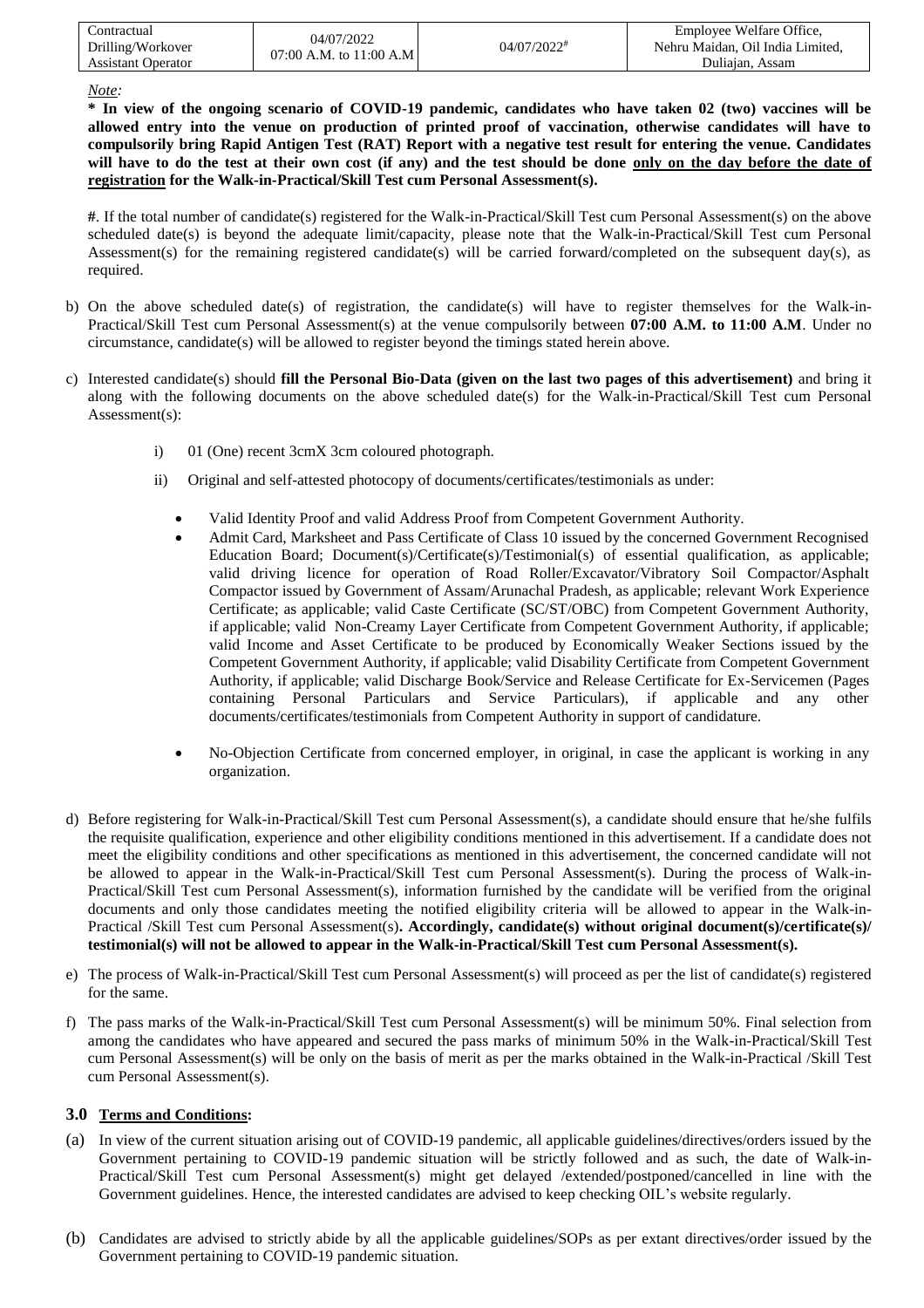- (c) Candidates are advised to take all necessary precautionary safety measures (wearing of mask, carrying hand sanitizer, maintaining social distance and maintaining hygiene will be mandatory) while reporting for the Walk-in-Practical/Skill Test cum Personal Assessment(s). Further, to prevent the spread of COVID-19 pandemic, the candidates are advised to carry their own water bottle, refreshments etc. if required.
- (d) In case any candidate is found to violate the strict norms/COVID-19 protocols laid down by the government and also highlighted hereinabove, he /she will be barred from appearing in the Walk-in-Practical/ Skill Test cum Personal Assessment(s)/disqualified at any time during the Walk-in-Practical/Skill Test cum Personal Assessment(s) process.
- (e) Candidates have to make their own arrangements to appear for the Walk-in-Practical/Skill Test cum Personal Assessment(s) viz. travel, accommodation etc.
- (f) TA/DA will not be provided to any candidate(s) for appearing in the Walk-in-Practical/Skill Test cum Personal Assessment(s).
- (g) Any false/fake/incorrect declaration given and/or information/details furnished and/or document(s)/certificate(s) /testimonial(s) submitted and/or any adverse report of character and antecedents detected at any stage/time under any circumstance shall be verified from appropriate authority and necessary action as deemed to be fit will be taken in this regard.
- (h) If a candidate is found guilty of either of the following mentioned hereunder, such a candidate may, in addition to rendering himself/herself liable to criminal prosecution, will also be liable to be disqualified for the above contractual engagement for which he/she is a candidate and to be debarred, either permanently or for a specified period, from any examination or test conducted by OIL i.e. (i) using unfair means (ii) impersonating or procuring impersonation by any person (iii) misbehaving (iv) resorting to any irregular or improper means in connection with his/her candidature for selection (v) obtaining support for his/her candidature by any unfair means.
- (i) Canvassing in any form whether directly or indirectly shall amount to rejection of candidature.
- (j) Engagement of the selected candidate(s) will be subject to necessary pre-engagement formalities viz. document/certificate/testimonial checking, submission of required document/certificate/ testimonial, medical fitness certificate etc. The candidates should be of sound health and has to submit a fitness certificate meeting the medical standards as prescribed in the Physical Fitness criteria available on OIL's website from a government registered medical practitioner at the time of engagement.
- (k) The selected candidate(s) will have to submit a character and antecedents verification certificate i.e., Police verification certificate/report from concerned authorities at the time of engagement.
- (l) Candidate(s) working in any organization, if selected, has to submit release letter, in original, from the present employer at the time of engagement.
- (m) The selected candidate(s) will have to arrange accommodation at his/her own cost during the period of the above contractual engagement.
- (n) The selected candidate(s) will be liable to be placed in any location as deemed fit by the competent authority.
- (o) The above engagement is purely of contractual nature only. Accordingly, no right/claim whatsoever will confer on the selected candidate(s) for employment in Oil India Limited by virtue of the above contractual engagement.
- (p) In addition to above, any other terms & conditions/rules & regulations/policy & procedures will also be applicable for contractual engagement as existing from time to time.
- (q) Candidates are advised to keep checking OIL's website regularly for any update/information pertaining to the above contractual engagement requirement(s).

#### \*\*\*\*\*\*\*\*\*\*\*\*\*\*\*\*\*\*

**Mobile Phones, calculators, any other electronic devices or objectionable items are strictly banned in the entire premises of the venue. Please note that, if any candidate is found carrying or using such items within the entire premises of the venue, the candidate will be debarred from appearing in the Walk-in-Practical/Skill Test cum Personal Assessment(s) and candidature of such a candidate will be disqualified/rejected. Further, a candidate committing such an unscrupulous act is also liable to be blacklisted and may not be considered for any further requirement in OIL. Furthermore, such a candidate is also liable for appropriate legal action.**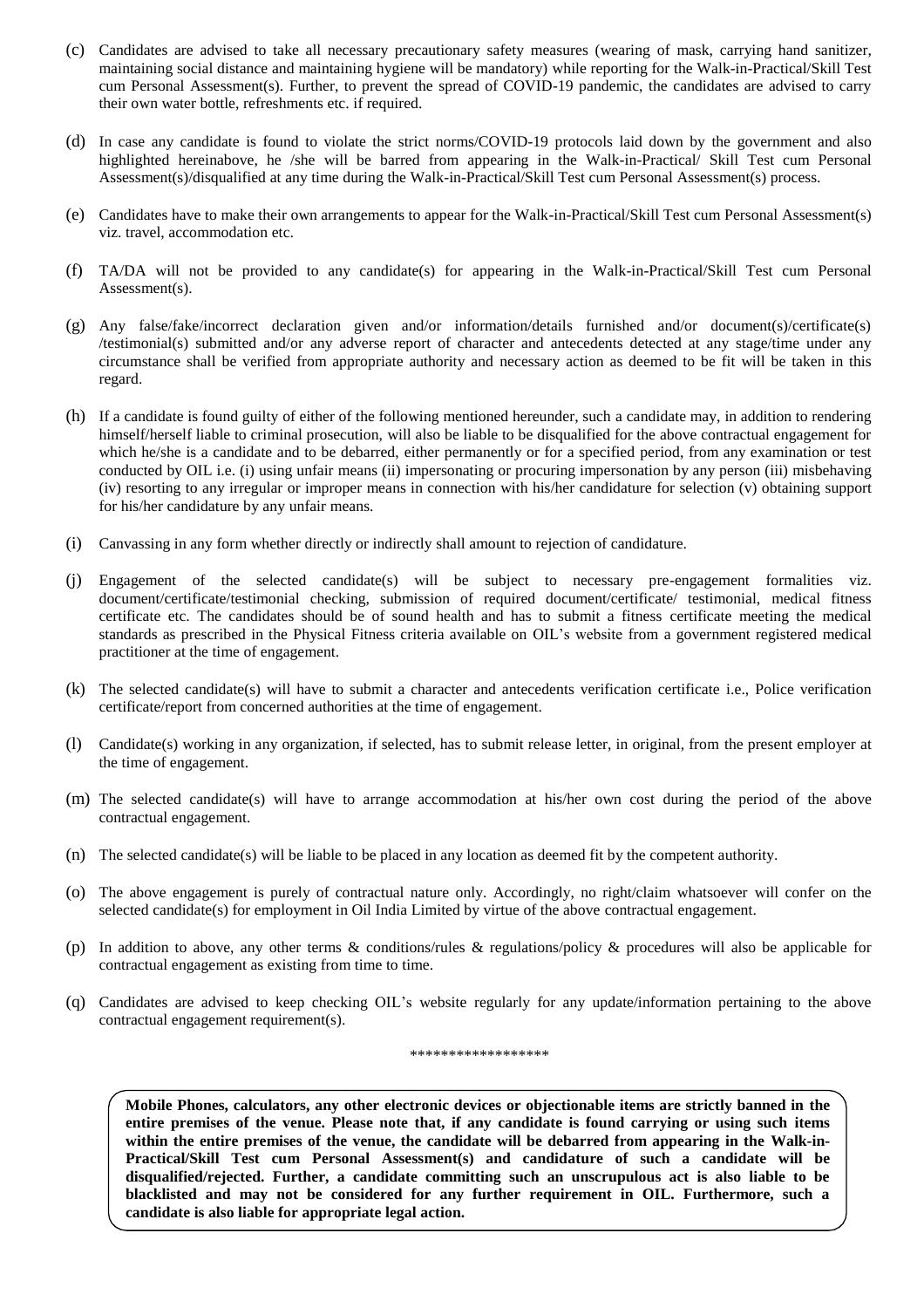### **BEWAREOFFRAUDULENTOFFERS**

**Ithasbeenbroughttoournoticethatsomeunscrupulousindividuals/criminalelementsareattempting to defraud jobseekers/general public by issuing fake engagement/appointment letters, assuring jobs etc. in Oil India Limited. It may be noted that Oil India Limited has well laid out and transparent policies/procedures and engagement/appointment letters are issued by the Company to selected candidates at the conclusion of such a process. Oil India Limited does not authorize any person/organization outside of Oil India Limited to offer any job on its behalf.**

**Through this public notice, Oil India Limited warns all job seekers/general public to be vigilant against such unscrupulous elements and reject such engagement/appointment letters, assurance of jobs etc. in the Company. Oil India Limited will not be responsible for any loss/damage suffered either directly or as a consequence of such fake offers from any source whatsoever.**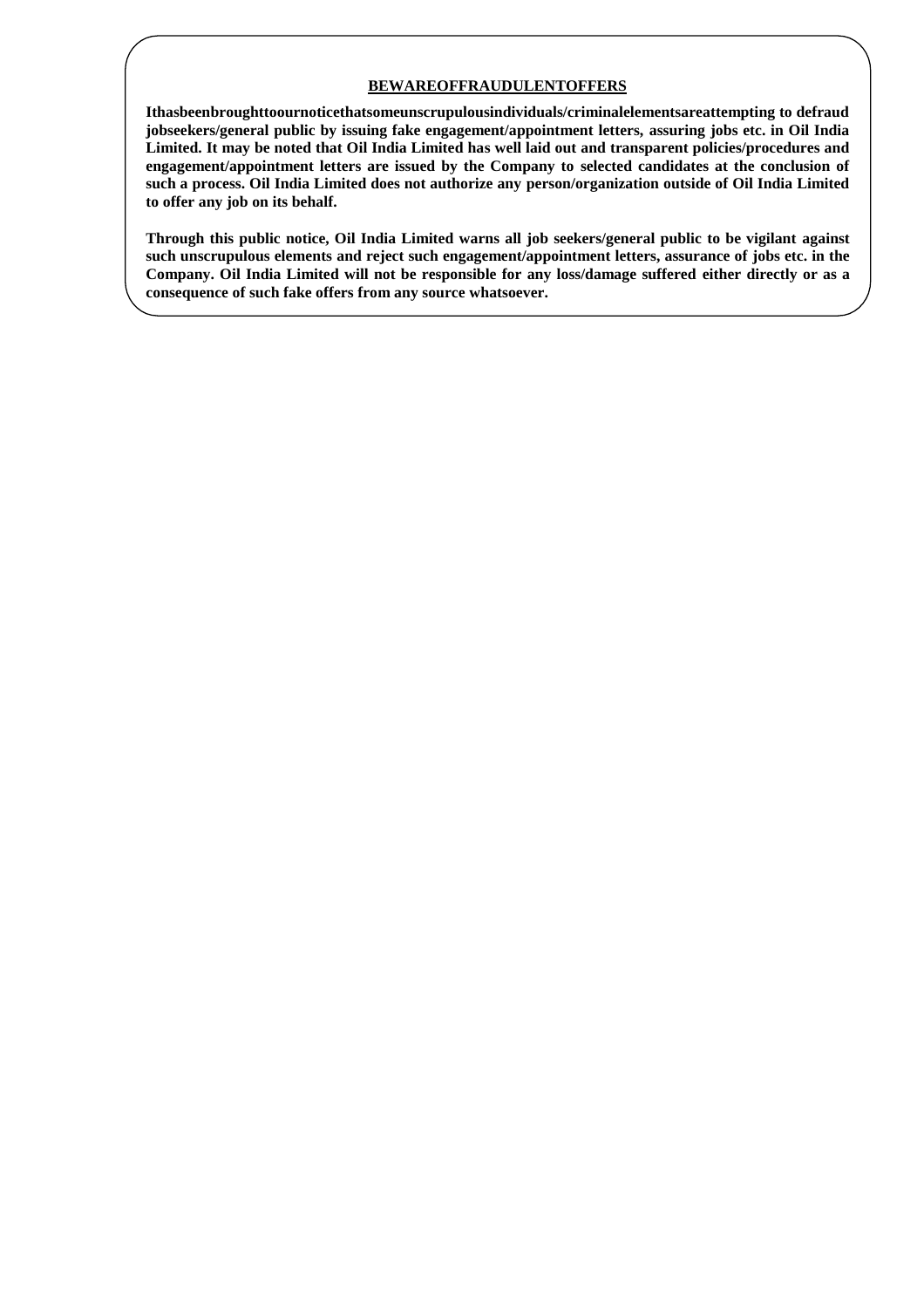*For office use only:* Selection Category:

\_\_\_\_\_\_\_\_\_\_\_\_\_\_\_\_

# **OIL INDIA LIMITED**

(A Government of India Enterprise) **DULIAJAN** 

## **PERSONAL BIO-DATA (CONTRACTUAL ENGAGEMENT)**

Recent 3cm x 3cm coloured photograph

|     | Statement of Shri/Smt.              |                                                                                                          | given at the time of Walk-in-Practical/Skill Test                                                                          |
|-----|-------------------------------------|----------------------------------------------------------------------------------------------------------|----------------------------------------------------------------------------------------------------------------------------|
|     |                                     |                                                                                                          | cum Personal Assessment held on _________________________________ for the contractual engagement requirement of            |
| 1.  |                                     |                                                                                                          |                                                                                                                            |
| 2.  | Date of Birth (DD/MM/YYYY)          |                                                                                                          |                                                                                                                            |
| 4.  | Gender                              |                                                                                                          |                                                                                                                            |
| 6.  | <b>Father's Name</b>                |                                                                                                          |                                                                                                                            |
| 7.  | <b>Mother's Name</b>                |                                                                                                          |                                                                                                                            |
| 8.  | <b>Identification Mark</b>          |                                                                                                          |                                                                                                                            |
| 9.  |                                     |                                                                                                          |                                                                                                                            |
| 10. |                                     | Do you belong to Non-Creamy Layer category: Yes $\Box$ No $\Box$ (Please put $\checkmark$ as applicable) |                                                                                                                            |
| 11  |                                     |                                                                                                          | Do you belong to Economically Weaker Sections (EWS) category: Yes $\Box$ No $\Box$ (Please put $\checkmark$ as applicable) |
| 12. | <b>Marital Status</b>               | <b>Married</b> Unmarried (Please put $\checkmark$ as applicable)                                         |                                                                                                                            |
| 13. |                                     |                                                                                                          |                                                                                                                            |
| 14. | <b>Other Recognised</b><br>Category | Ex-Servicemen<br>(Mention length of Service in Defence)                                                  | <b>Persons with Benchmark Disability</b><br>(Mention category & percentage of disability)                                  |
|     |                                     |                                                                                                          |                                                                                                                            |

### 15. **(A) Educational Qualification** (acquired as on date):

| <b>Exam Passed</b> | <b>Board/University/Institute</b> | Percentage of<br><b>Marks</b> | Year of<br>Passing |
|--------------------|-----------------------------------|-------------------------------|--------------------|
|                    |                                   |                               |                    |
|                    |                                   |                               |                    |
|                    |                                   |                               |                    |
|                    |                                   |                               |                    |
|                    |                                   |                               |                    |

**(B) Other Qualification - Licence/Permit etc.** (acquired as on date)**:**

| Licence/Permit etc.   Board/Authority/Institution   Part/Class etc.   Licence/Permit etc. No. |  | Valid till |
|-----------------------------------------------------------------------------------------------|--|------------|
|                                                                                               |  |            |
|                                                                                               |  |            |
|                                                                                               |  |            |
|                                                                                               |  |            |

### 16. **Work Experience**:

\*

| <b>Designation</b> | <b>Employer's Name &amp; Address</b> | <b>Duration</b> |    |
|--------------------|--------------------------------------|-----------------|----|
|                    |                                      | <b>From</b>     | Τo |
|                    |                                      |                 |    |
|                    |                                      |                 |    |

discussion of the contract of the contract of the contract of the Date: